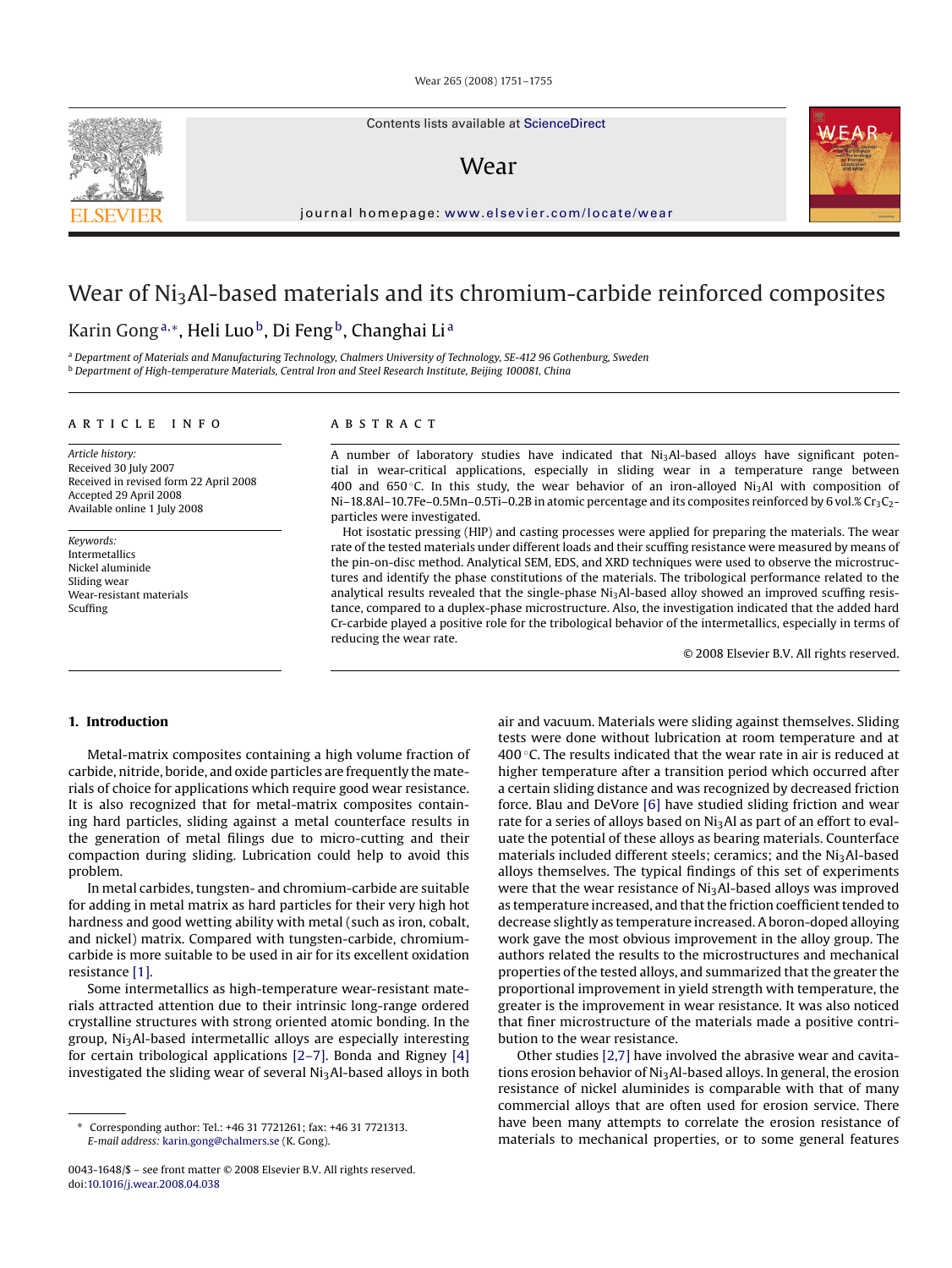**Table 1** The tested materials

| Designation                                                          | Composition                                                                                                                | Process                                                    |
|----------------------------------------------------------------------|----------------------------------------------------------------------------------------------------------------------------|------------------------------------------------------------|
| Specimen $1*$<br>Specimen $2*$<br>Specimen $3#$<br>Specimen $4^{\#}$ | NAC-alloy<br>NAC-alloy + 6 vol.% coarse $Cr_3C_2$ -particles<br>NAC-alloy + 6 vol.% fine $Cr_3C_2$ -particles<br>NAC-alloy | <b>HIPing</b><br><b>HIPing</b><br><b>HIPing</b><br>As-cast |

of the microstructure. For example, low stacking fault energy of fcc metals that work-harden rapidly tend to have good resistance to erosion [\[8,9\].](#page-4-0) The existing results for the nickel aluminides are consistent with the observation. On the contrary, the abrasive wear resistance of the  $Ni<sub>3</sub>Al-based$  alloys is less than that of 304 type stainless steel. Furthermore, the abrasive wear resistance is reduced significantly by alloying, because of a loss of stability of the ordered structure. From the studies, it was revealed that the Ni3Al-based alloys are potential candidates to be used as sliding wear-resistant and cavitations erosion-resistant materials under high loads and elevated temperatures. Their improved strength, formability, corrosion resistance and ductility in the temperature range of 400–650 ℃ may make them competitive with other wearing component materials.

Our earlier work [\[10\], h](#page-4-0)as investigated several different intermetallic alloys with respect to their tribological performance. It was noticed that the  $Ni<sub>3</sub>Al-based$  alloys are most hopeful as a new kind of high-strength wear-resistant materials at high temperature. In the present study, the wear behavior of an existing  $Ni<sub>3</sub>Al-based$ alloy and its  $Cr_3C_2$ -reinforced composites were studied, and related to their phase constitutions.

#### **2. Experimental results**

#### *2.1. Testing materials and preparation*

An iron-alloyed  $Ni<sub>3</sub>Al$  (NAC-alloy) was selected for this study. The composition of the alloy is Ni–18.8Al–10.7Fe–0.5Mn–0.5Ti– 0.2B in atomic percentage. The monolithic NAC-alloy and its  $Cr_3C_2$ reinforced composites were studied by wear testing related to their microstructures. The designation of the tested samples is summarized in Table 1.

The powders of NAC-alloy were prepared by using plasmarotating-electrode-process (PREP) equipment in the Central Iron and Steel Research Institute (CISRI), Beijing. At the starting, the PREP-unit was evacuated up to 0.1 Pa to prevent oxidation of the powders formed. The chamber was then flooded with helium and argon. The electrode rod of the master alloy is accelerated up to the desired speed of rotation,  $14,500 \pm 500$  rpm. An argon/helium plasma arc was ignited. The plasma jet melts tip of the rotating rod. A fusion film was formed on the front end of rod, which disintegrated into small liquid metal droplets as a consequence of the centrifugal force. Due to surface tension the droplets are spherical. On their trajectories towards the chamber wall the droplets solidified rapidly in the inert atmosphere and formed spherical powder particles. The cooling rate of powders is around 100 °C/s. The size of NAC-alloy powders used for preparing hot isostatic pressing (HIP) materials is in a range of 45–100  $\mu$ m.

The tested bulk materials  $1^{\#}$ ,  $2^{\#}$ , and  $3^{\#}$  were produced by means of the hot isostatic pressing process at Bodycote, Surahammar, Sweden. To prepare the composites, the coarse particles of Cr $_3$ C $_2$  in a range of 45–90  $\mu$ m and the fine Cr $_3$ C $_2$ -particles less than 45  $\rm \mu m$  were used. The temperature 1130–1160 °C, pressure 100 MPa and time 3 h are applied during the HIP process.

The as-cast bulk material  $4^{\#}$  was casted by CISRI using a vacuum  $(33 \times 10^{-2}$  Pa) induction melt furnace. The holding temperature of



Fig. 1. (a) Specific wear rate (mm<sup>3</sup>/mm N) under 43 N for a sliding distance 20,000 m, (b) specific wear rate (mm3/mm N) under 86 N for a sliding distance 20,000 m, and (c) specific wear rate (mm<sup>3</sup>/mm N) under 172 N for a sliding distance 20,000 m.

melt is 1550 °C. The pouring temperature is 1460 °C for the vacuum investment casting into a ceramic shell.

#### *2.2. Friction and wear measurement*

The pin-on-disc test was used for the evaluation of friction and wear to the sliding contact surface of bulk materials. In the test a stationary test specimen pin is loaded with normal force against the surface of a rotating disc. The force of friction is measured during the test and wear of the test specimens determined afterward. The dry friction and wear test in a test room where the temperature is  $22 \pm 1$  °C and relative humidity is adjustable between 40 and 60% were carried out. The normal forces were 43, 86, and 172 N, respectively, under the testing. The tested materials were machined into pins with dimensions of  $\varnothing 8$  mm  $\times$  25 mm. The disc material is a standard Tarkalloy-C cast iron which is usually used as the material for cylinder liner in internal combustion engines. Three running pins of each listed material were tested under the determined loads. The wear rate of the pins for the sliding distances of 5000 and 20,000 m were measured. The wear results obtained during this work have been presented in terms of specific wear rate which is calculated as follows:

specific wear rate = 
$$
\frac{V}{F_N S}
$$
, (1)

where *V* is the volume worn away in mm<sup>3</sup>,  $F_N$  is the normal load in N, and *S* is the sliding distance in mm. Specific wear rate ( $\text{mm}^3/\text{N}\text{mm}$ ) under three various loads from the specimens  $1^{\#}$ ,  $2^{\#}$ ,  $3^{\#}$ , and Darcast, a Ni-superalloy, as two reference materials, were carried out and are given in Fig. 1(a–c). The Darcast is a compacted graphite cast iron and widely used as wear-resistant material with reasonable strength level. It can be recognized that the wear rate of Darcast is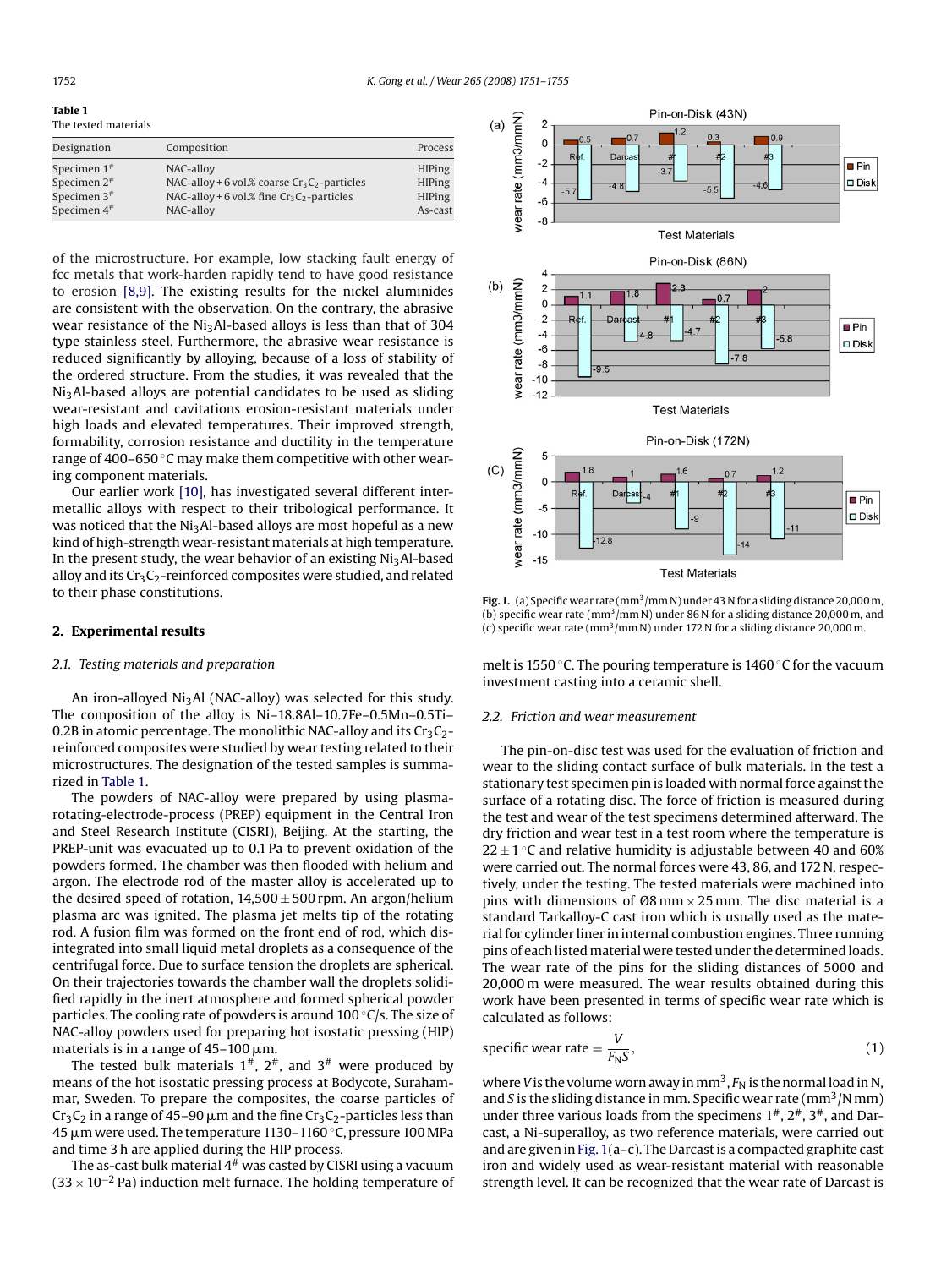

**Fig. 2.** The scuffing resistance in (a.u.) curves of the specimens  $1^{\#}$ ,  $2^{\#}$  and  $3^{\#}$  against applied pressure in (MPa).

reasonable small up to a pressure of 3.44 MPa in the test. The tested intermetallic specimens  $1^{\#}$ ,  $2^{\#}$ , and  $3^{\#}$  also showed rather good wear resistance, compared to the Darcast material. For the intermetallic specimens comparatively, the sample  $2^*$  with the coarse carbide reinforcement has the best wear resistance in the group under the applied loads. The composite  $3#$  reinforced by the fine

Scuffing phenomenon usually occurs when the material is running on sliding wear under high contact pressure. The scuffing is very complicated and results in a serious wear-off component. In fact, the danger of scuffing depends on the product of rubbing speed, pressure and the friction coefficient. Therefore the scuffing resistances of the tested materials were also investigated by pinon-disc method in this study. The curves of scuffing resistance in (a.u.) of the specimens  $1^{\#}$ ,  $2^{\#}$ , and  $3^{\#}$  against applied pressure are shown in Fig. 2. There was no scuffing effect observed on those specimens even under the highest applied pressure of the testing machine, i.e. 22 MPa. The measured scuffing results of the tested intermetallic materials, including as-cast  $4#$  of NAC-alloy, and Darcast are collected in Table 2. Clearly, all tested Ni<sub>3</sub>Al-based materials

 $Cr<sub>3</sub>C<sub>2</sub>$ -particles showed relatively worse wear resistance.

have much better scuffing resistance than the cast iron.

In Fig. 3 showed a secondary electron image (SEI) of NACalloy powders and a backscattering electron image (BEI) of HIP specimens  $1<sup>*</sup>$ , respectively, Fig. 3a shows that NAC-alloy powder particles are nearly perfect-spherical and have smooth and suppos-

**3. Analytical experiments**

## **Table 2**

Scuffing loads of the tested materials by pin-on-disc

| Tested material   | Scuffing pressure (MPa) |
|-------------------|-------------------------|
| Specimen $1*$     | $>22$                   |
| Specimen $2*$     | $>22$                   |
| Specimen $3*$     | $>22$                   |
| Specimen $4^{\#}$ | <15                     |
| Darcast cast-iron | <10                     |

edly clean surface. Flaky and hollow particles are seldom observed, resulting in a good flow ability of the powders. The powders are mostly distributed in the size range of  $45-100 \,\mu$ m. Impurity content of the powders is very low (oxygen less than 0.007 wt.%, nitrogen less than 0.005 wt.%). There are only a few non-metallic inclusions observed in the powders. Fig. 3b reveals that the HIP monolithic NAC-alloy is crack-free and almost no porosity exists. A quantitative microanalysis by means of EDS indicated that the composition of the matrix is very close to the composition of the NAC-alloy. There are also some tiny particles, less than 0.5  $\mu$ m, distributed along the previous powder particle boundaries. The EDS analysis on these second-phase particles revealed that they have higher Cr-content than the matrix, but lower Fe- and Ni-content, based on a formula of  $Ni<sub>3</sub>Al$   $_{1.62}$  Fe  $_{0.38}$  Cr  $_{0.16}$ .

[Fig. 4a](#page-3-0) is a BEI image of specimen  $2^*$ , a composite reinforced by the so-called coarse  $Cr_3C_2$ -particles. It was noticed that the carbide particles have reacted with the matrix around them. An unaffected core still existed in some big  $Cr_3C_2$ -particles. Otherwise, the whole particle changed its composition due to the reaction between the particle and matrix. Such situation was observed in the composite  $3^*$  which was reinforced by the finer Cr<sub>3</sub>C<sub>2</sub>-particles. The reacted particle was analyzed by means of EDS. There is only a Cr-peak being detected from the dark core. The C-peak is non-detectable with the EDS equipment used. Still, it is reasonable to conclude that the dark core is non-reacted  $Cr_3C_2$ . The grey phase around the core has higher content of Fe and Ni, which come from the matrix. Around the reacted carbides, there are some tiny bright submicron precipitates. It is impossible to solely analyze such tiny precipitates by means of SEM + EDS. A spectrum from the precipitates and the matrix around in an area of  $1\,\mu\mathrm{m} \times 1\,\mu\mathrm{m}$  revealed that they have higher Cr-content compared to the matrix. Most probably, the features result from the dissolution of the added  $Cr<sub>3</sub>C<sub>2</sub>$ -particles during the heating period of HIP processing, and followed by the reprecipitation around the reacted  $Cr<sub>3</sub>C<sub>2</sub>$ -particles during the cooling process. It should also be stressed that metallurgical bonding was formed between the added carbide-particles and the matrix by



**Fig. 3.** (a) SEI image of NAC-alloy powder showing that the powder particles are nearly perfect-spherical and has smooth and supposedly clean surfaces. (b) BEI image of HIP 1# sample.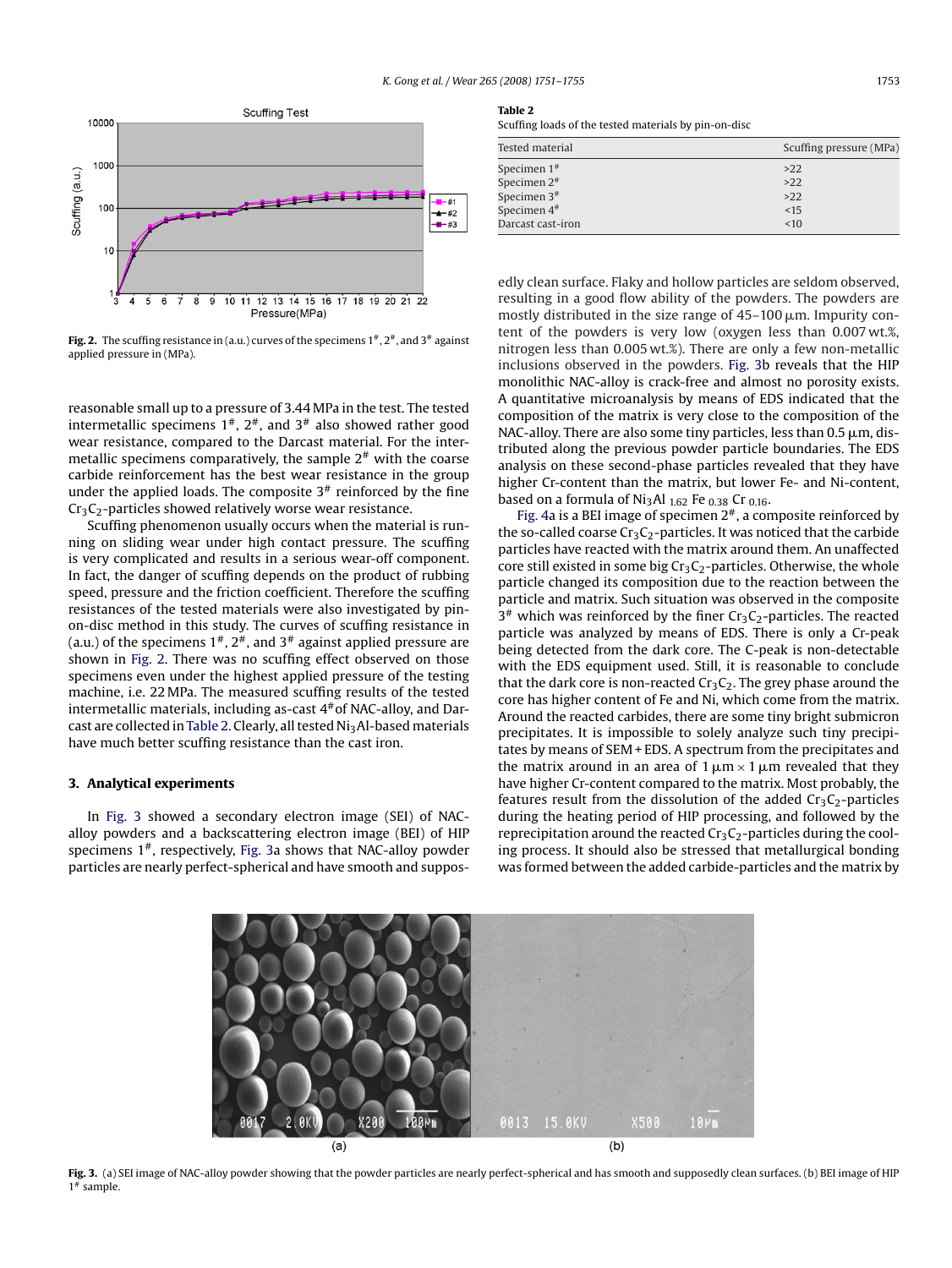<span id="page-3-0"></span>

Fig. 4. (a) BEI image of hipped 2<sup>#</sup> sample reinforced by Cr-carbide particles. (b) BEI image of casted 4<sup>#</sup> sample with non-equilibrium duplex phases.

the reaction. This observation can be a meaningful fact for improvement on the wear behavior of the composites materials.

Fig. 4b is a backscattering electron image of the as-cast NACalloy specimen  $4^*$ . A composition contrast of the image indicated that two different phases existed in the material. Twenty-point analyses on each phase were performed by means of EDS. The results are summarized in Table 3. Obviously, the matrix phase has higher Ni-content and lower Al-content, compared to the second phase. The Fe-content in both phases is quite similar, but it is only a little less in the second phase.

For further confirming the phase constitution of the as-cast NACalloy, X-ray diffraction spectrometry was performed on the as-cast specimen  $4^*$ . For a comparison, the NAC-alloy powders and the HIP specimen 1# were also analyzed. In order to identify the diffraction peaks of NiAl-phase, a NiAl-single-phase alloy with a composition as Ni–46.71Al–1.97Nb–2.01Cr–0.08Zr in atomic percent was used as a reference. The Cr K $\alpha$  X-ray radiation was used to get the diffraction pattern of the analyzed specimens. The results are collected in Fig. 5. The diffraction spectrum of the specimen  $1^*$  (Fig. 5a) indicated that the HIP NAC-alloy is a single-phase material with a Ni3Al-type of crystalline structure. The diffraction spectrum from the specimen  $4^{\#}$  (Fig. 5b) clearly revealed that two phases existed in the material. As a major phase, the matrix has a  $Ni<sub>3</sub>Al-type of crys$ talline structure. Also, there is a NiAl-type of phase in co-existence with the Ni<sub>3</sub>Al-matrix. This is even more clearly seen when the spectra are compared with that from the NiAl-single-phase reference sample (Fig. 5c). This latter spectrum has a {110} diffraction peak at the position of 2 $\theta$ =68.66°, which is coincident with the diffraction peak of the second phase in the cast sample  $4^{\#}$ . The different cooling rates of HIP and as-cast NAC-alloy could be the reason for their different microstructures. The cooling rate of the HIP material in the pressure chamber was slower than the as-cast material

| Table 3                                                                                |
|----------------------------------------------------------------------------------------|
| Average composition of two phases in as-cast NAC-alloy of $4^{\#}$ , in atomic percent |

|              | Ni    | Al    | Fe    | Cr      | Mn    | Ti    | Mo       |
|--------------|-------|-------|-------|---------|-------|-------|----------|
| Matrix-phase |       |       |       |         |       |       |          |
| Mean         | 73.98 | 12.48 | 12.41 | 0.01    | 0.55  | 0.58  | 0.00     |
| S.D.         | 0.859 | 0.256 | 0.325 | 0.300   | 0.055 | 0.068 | 0.050    |
| Maximum      | 76.39 | 13.06 | 12.98 | 0.06    | 0.62  | 0.73  | 0.10     |
| Minimum      | 71.54 | 11.80 | 11.52 | $-0.04$ | 0.44  | 0.50  | $-0.062$ |
| Second phase |       |       |       |         |       |       |          |
| Mean         | 66.04 | 22.52 | 10.29 | 0.00    | 1.04  | 0.09  | 0.01     |
| S.D.         | 1.065 | 0.511 | 0.256 | 0.023   | 0.073 | 0.029 | 0.041    |
| Maximum      | 70.36 | 24.32 | 11.12 | 0.02    | 1.20  | 0.14  | 0.10     |
| Minimum      | 62.33 | 21.10 | 9.69  | $-0.04$ | 0.91  | 0.05  | $-0.05$  |

prepared by the casting in a ceramic shell. This fact is further proven by the X-ray diffraction analysis of the NAC-alloy powder in Fig. 5d. The {110} diffraction pattern peak of NiAl-phase was also shown in the spectrum of the as-cast material.

#### **4. Discussion**

The wear-rate measurement by pin-on-disc in this study revealed that the wear rates of the HIP NAC-alloy are rather similar to the traditional wear-resistant cast iron under low loads, i.e. at 43, 86, and 172 N, respectively. However, the wear-resistant cast iron will run into scuffing under a high pressure corresponding to below 10 MPa. Comparatively, the HIP NAC-alloy was even not scuffed under a pressure of 22 MPa; the maximum pressure condition that can be reached with the test-unit. The excellent wear performance of the tested Ni<sub>3</sub>Al-based alloy for high loads is related to its crystalline structure and mechanical properties.

Adhesion is the consequence of contact which means that the adhesive wear is concerned with a micro-welding and tearing process. Obviously, the materials of a sliding pair with similar crystal structures could be suffered more seriously to this kind of wearing. The intermetallic materials have long-range ordered crystal structures, which are completely different, compared to the metallic wearing counterpart. The difference in crystal structure will be meaningful for itself and its counterpart to reduce wear impact.

Mechanical properties are also very important and related to the wear behavior of materials [11-13]. Especially, the strength of mate-



Fig. 5. X-ray diffraction spectra of (a) HIP NAC-alloy sample of 1<sup>#</sup>, (b) as-cast sample of 4#, (c) single-phase NiAl sample as a reference, and (d) NAC-alloy powders.